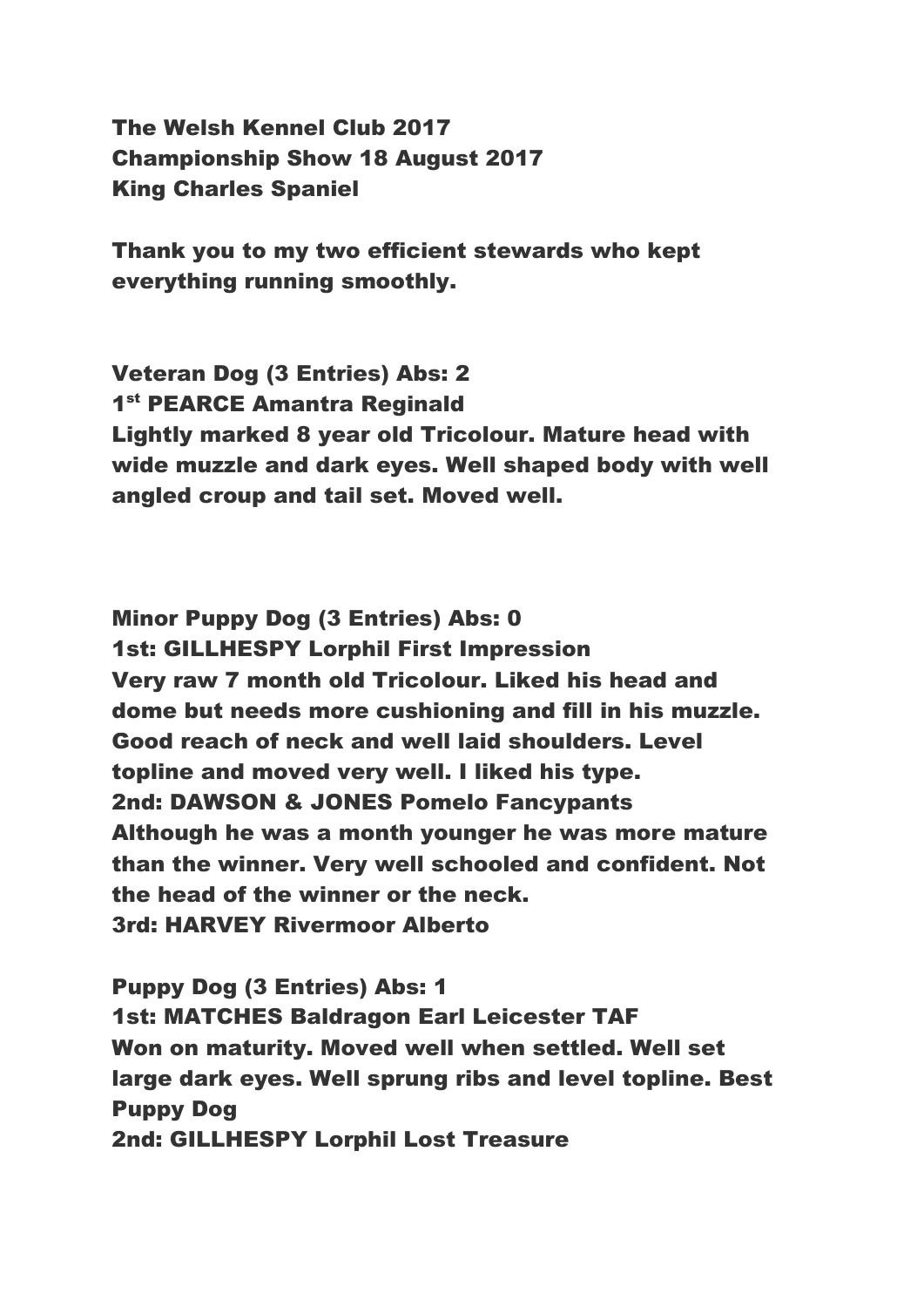When his body catches up with his head he will take some beating. Beautiful rise of skull and well cushioned wide muzzle. Moved steadily showing off good angulation both front and rear.

Junior Dog (3 Entries) Abs: 0 1st: SIDGWICK Paulian Where's Wally 15 month old, lightly marked Tricolour. Classic head with well placed ears and large dark eyes. Good reach of neck and well laid shoulders. Compact body which gave a well balanced appearance. Moved very steadily both front and rear. 2nd: MOCHRIE Downsbank Liturgy Well marked Tricolour who is just out of puppy. Well made body and moved very well. 3rd: BOUNDY Cofton Glenfiddich For Rubyfield

Post Graduate Dog (8 Entries) Abs: 3 1st: MELVILLE Amantra Chorale Lovely 3� year old tricolour. Correct Charlie shape. Good dome and rise of scull. Wide and well cushioned muzzle with good cushioning under well set dark eyes. I liked his ear set and expression. Good round ribs, level topline and well set tail. Moved steadily. RCC 2nd: PORTINGALE Jacrianna King's Ransome 20 month old Black & Tan. I loved his head with plenty of fill and cushioning. Good dome and well set eyes and ears. Plenty of neck set on well angled shoulders. He moved well. Just longer in loin than the winner. 3rd: MALLOWS X-jewel Od Dvou Orechu Binglui (Imp)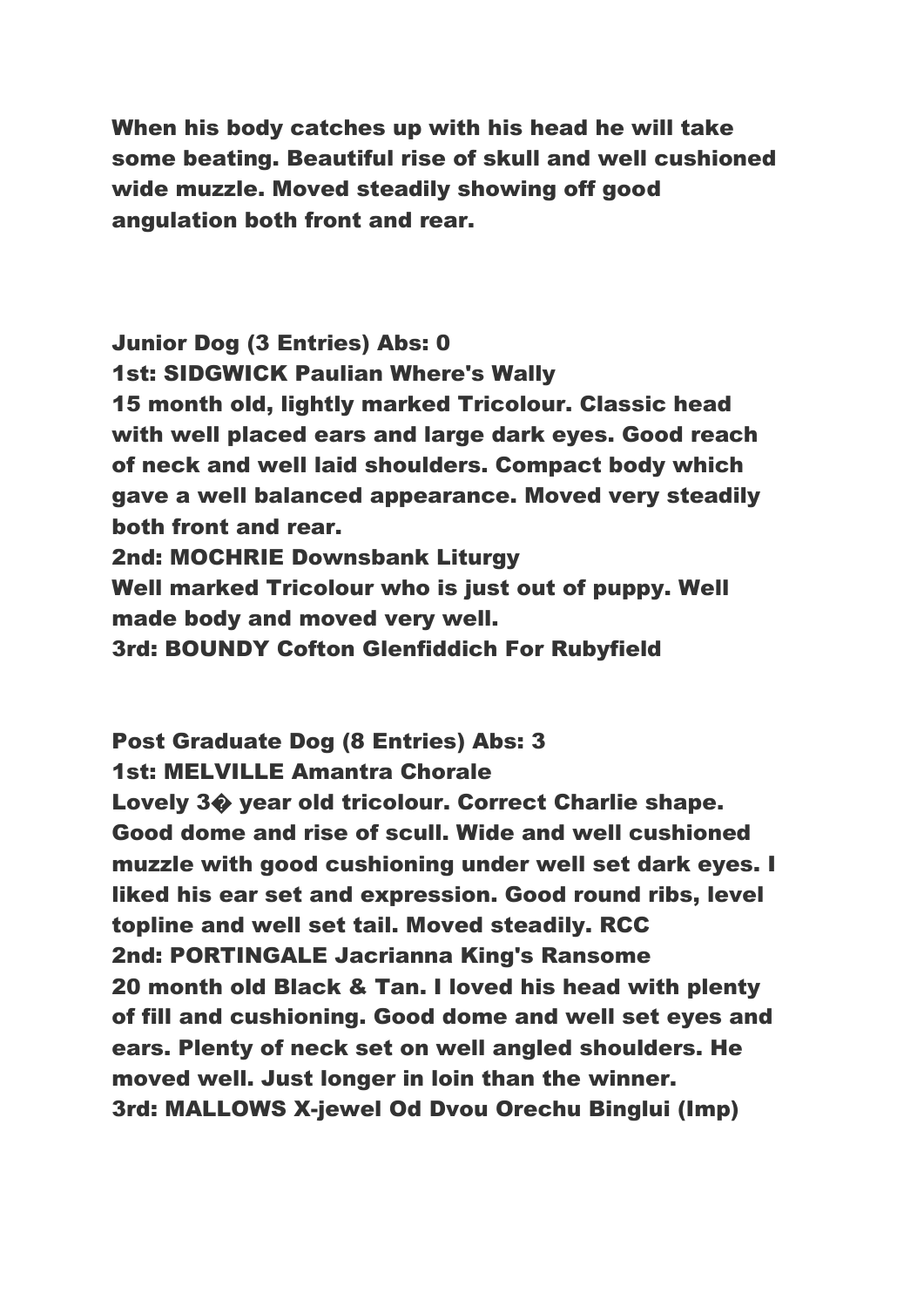Limit Dog (12 Entries) Abs: 4 1st: PASCOE Cavella Cookie Of Cwmtirion Mature Tricolour who I have always liked. Enough neck and shoulders. Short coupled body. Classic head with wide muzzle and dark, well shaped and set eyes. He just lacked animation on the day. 2nd: BYERS Lanola Giorgio Armani with Simannie Younger, less settled Tricolour. Moved steadily around the ring with good, parallel movement. Lovely head with large nose leather and open nostrils. Lovely expression looked a little worried.

3rd: MOCHRIE Downsbank Razzle Dazzle Em

Open Dog (4 Entries) Abs: 1 1st: JACKSON Ch Amantra Regal Duke More heavily marked Tricolour with rich tan in all the right places. Lovely head with good cushioning. Dark pigment with large nose leather and open nostrils. Moved with drive and style. DCC and BOB 2nd: MADDISON Celxo Charles Dickens Mature Ruby with large well shaped head. Well muscled body and moved well.

Veteran Bitch No Entry

## Minor Puppy Bitch (1 Entries) Abs: 0

1st: CRIDLAND Pomelo Fondant Fancy Avec Monleon Sweet Blenheim baby, just 6 months at her first show. Well trained and moved well and confidently. I liked her body shape with arched neck and well laid shoulders. Good ribs for age.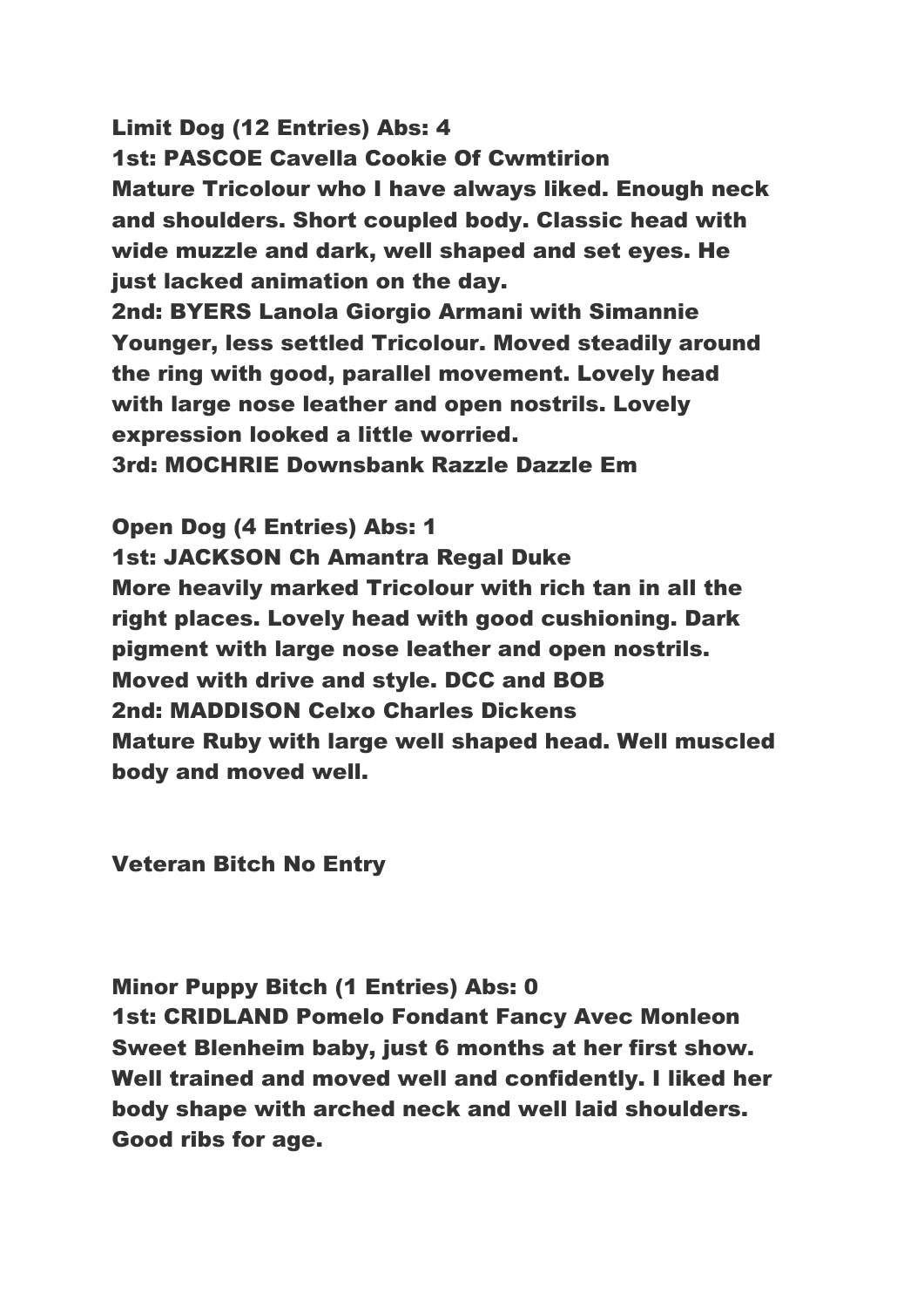## Puppy Bitch (2 Entries) Abs: 1

1st:...BOWLES-ROBINSON Baldragon Hold That Thought Lightly marked Blenheim of just 9 months. Good bone for her size. Well angled shoulders and level topline. She has a lovely expression with wide muzzle and expressive eyes. Very confident. Best Puppy

Junior Bitch (4 Entries) Abs: 1 1st: BOWLES-ROBINSON Baldragon Hold That Thought See Puppy 2nd: MOCHRIE Downsbank Vesper Nicely marked Tricolour of just 12 months. Well domed head with lovely dark pigment and attractive expression. Well made body with strong rear movement.

3rd: CHAMPION & HARVEY Lankcombe Clara Bow

Post Graduate Bitch (3 Entries) Abs: 0 1st: JACKSON Amantra Truffle Petite 2� year old Blenheim. Very Charlie in body and attitude. I liked her pretty head, length of neck, shoulders and rounded ribcage. Well broken, richly coloured markings. Moved well if not enthusiastically. 2nd: COX Petitpaws Black Pearl Younger Black & Tan. More up on the leg at the moment. Head with good dome, dark well set eyes and long, low set ears 3rd: STONE Maynorth Look of Love